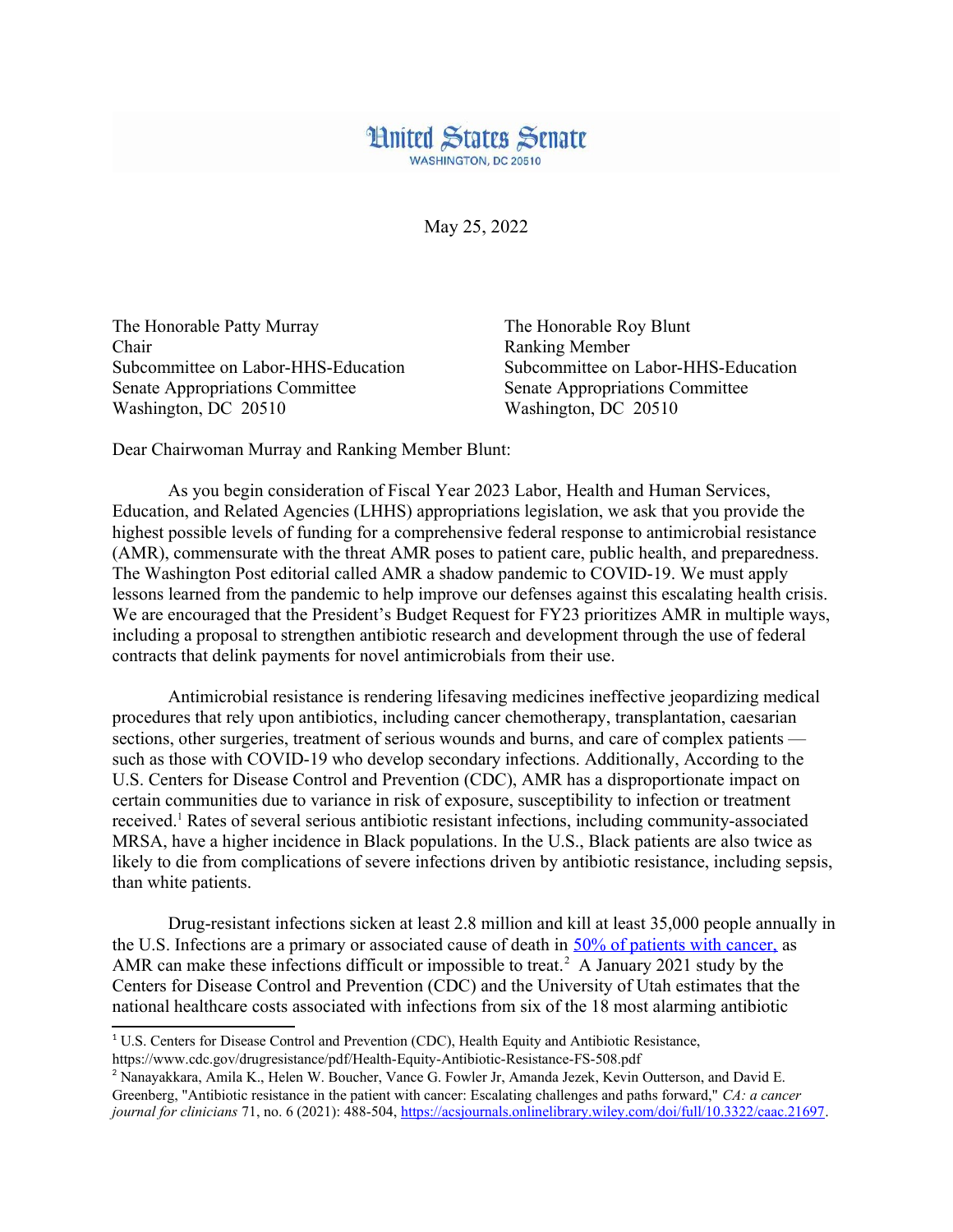<span id="page-1-0"></span>resistance threats to be more than \$4.6 billion annually. Antibiotics are central to preparedness, as nearly any mass casualty event can be significantly complicated by secondary infections. From March-September 2020, there was a 24% increase in hospital-onset multidrug resistant infections associated with COVID-19 surges.<sup>[3](#page-1-1)</sup> In 2019, AMR killed over 1.2 million people and played a part in 4.95 million deaths. If we do not act now, by 2050 antibiotic resistant infections will be the leading cause of death - surpassing cancer - and could cost the world \$100 trillion.

It is estimated that 30 to 50 percent of antibiotic prescriptions are inappropriate. Preserving the effectiveness of antibiotics, by reducing overuse and misuse, must be prioritized. The pipeline of new antibiotics in development is insufficient to meet patient needs. The imminent collapse of the antibiotic market is exacerbating this threat, and small companies that are responsible for nearly all current antibiotic innovation are facing bankruptcy because factors unique to antibiotics, including the need for judicious use, make it challenging for companies to earn a return on investments in antibiotic research and development.

Congress must provide the highest possible level of funding for the programs below to significantly reduce the burden of AMR:

## **Assistant Secretary for Preparedness and Response (ASPR)**

- **Biomedical Advanced Research and Development Authority, Broad Spectrum Antimicrobials and CARB-X:** The BARDA broad spectrum antimicrobials program and CARB-X leverage public/private partnerships to develop innovative products that prevent, detect, and treat resistant infections. These efforts have led to new FDA approved antibiotics that improve patient outcomes. Despite this progress, the pipeline of new antibiotics in development is insufficient to meet patient needs, and full funding is needed to prevent a post-antibiotic era. BARDA has the potential to play a pivotal role in advancing new innovative products.
- **Project BioShield Special Reserve Fund, Broad Spectrum Antimicrobials:** The Project BioShield SRF is positioned to support the response to public health threats, including AMR. BARDA and NIAID efforts have been successful in helping companies bring new antibiotics to market, but those companies now struggle to stay in business and two filed for bankruptcy in 2019. In December 2019, SRF funds supported a contract for a company following approval of its antibiotic—a phase in which small biotechs that develop new antibiotics are particularly vulnerable. Full funding is needed to expand this approach to better support the antibiotics market.

## **Centers for Disease Control and Prevention**

 **Antibiotic Resistance Solutions Initiative:** Robust Funding is needed to expand antibiotic stewardship across the continuum of care, double state and local grant awards, expand the AR Laboratory Network globally and domestically to strengthen the identification, tracking and containment of deadly pathogens, support AMR research and epicenters, and increase public and health care professional education and awareness. Congress's investments in the

<span id="page-1-1"></span><sup>&</sup>lt;sup>[3](#page-1-0)</sup> CDC. Presentation: What Clinicians, Pharmacists, and Public Health Partners Need to Know about Antibiotic Prescribing and COVID-19, November 18, 2021, [https://emergency.cdc.gov/coca/ppt/2021/111821\\_slide.pdf.](https://emergency.cdc.gov/coca/ppt/2021/111821_slide.pdf)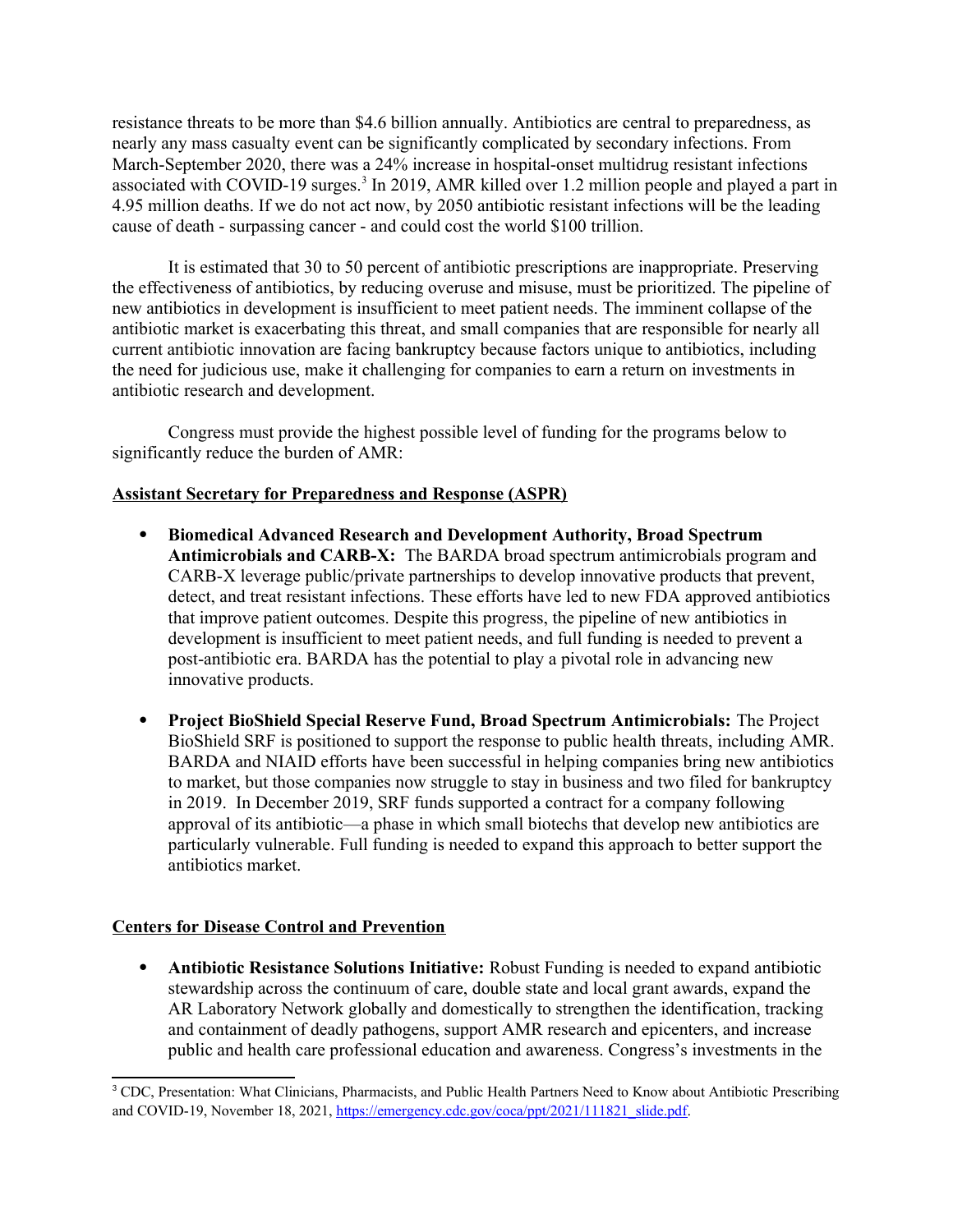program are making a difference but additional resources are necessary to escalate the fight against AMR.

- **National Healthcare Safety Network:** Full funding is needed to modernize and automate NHSN to alleviate reporting burden and speed access to actionable data. Funding would bolster data collection on antibiotic use and resistance in healthcare facilities, expand COVID-19 reporting, and provide technical support for more than 65,000 users of NHSN.
- **Advanced Molecular Detection Initiative:** Funding would ensure continued innovation in the detection and tracking of existing and emerging pathogens. Funding would also enable federal, state, and local public health laboratories to expand the use of pathogen genomics, sustain important partnerships with academic research institutions, and bolster training to ensure integration of genomics into infectious disease surveillance and response, including resistant pathogens.
- **Division of Global Health Protection:** Full funding is needed to improve global capacity to identify and stop threats before they reach U.S. soil as well as address growing drug resistance in low-income countries. Specifically, funding would enhance infectious disease surveillance, strengthen laboratory capacity, train health care workers and epidemiologists and support emergency operations centers. CDC experts provide technical assistance to 30 countries and work to detect resistant threats; prevent and contain resistance germs; and improve antibiotic use.

## **National Institutes of Health (NIH)**

 **National Institute of Allergy and Infectious Diseases:** Full Funding would allow NIAID to address AMR while conducting its broader role in supporting infectious diseases research. Full funding would support the training of new investigators; strengthen clinical trial infrastructure to boost preparedness; enhance basic, translational, and clinical research on mechanisms of resistance, therapeutics, vaccines and diagnostics; and support the development of a clinical trials network to reduce barriers to research on difficult-to-treat infections.

There is an urgent need for continued action on antimicrobial resistance. We urge you place high priority on increased funding for AMR as the FY2023 appropriations process moves forward. Thank you for your consideration of this request.

Sincerely,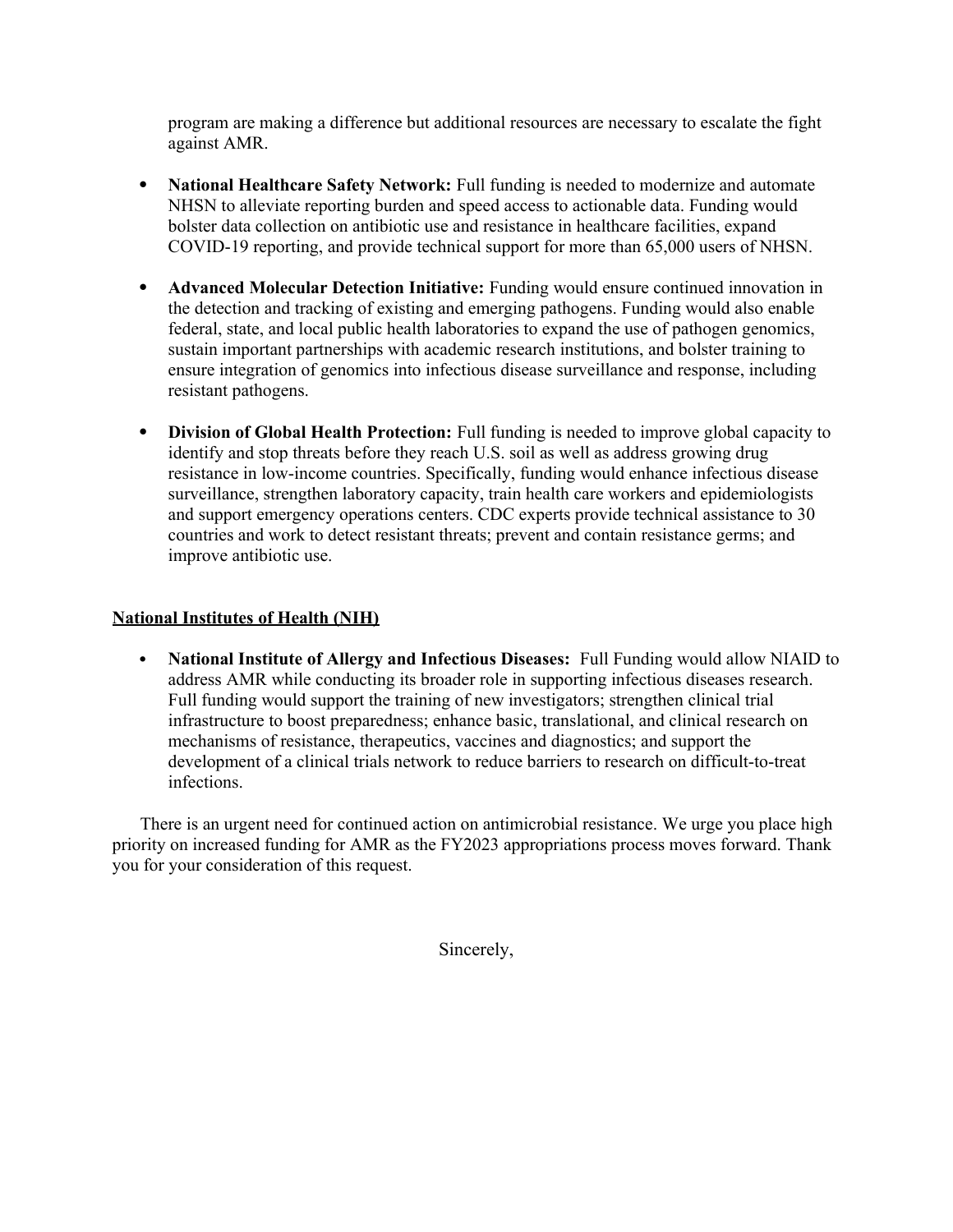Wilson & Blomes

Richard Blumenthal United States Senator

Maria Cantwell United States Senator

Clward J. Marke

United States Senator

<u>Sherrod Brown</u> nnnna

United States Senator

Tammy Ovekworth

United States Senator

DW. Maull

Roger Marshall, M.D. United States Senator

Terow

Debbie Stabenow United States Senator

Nete

Gary C. Peters United States Senator

Dianne Feinstein United States Senator

Ben Ray Luján United States Senator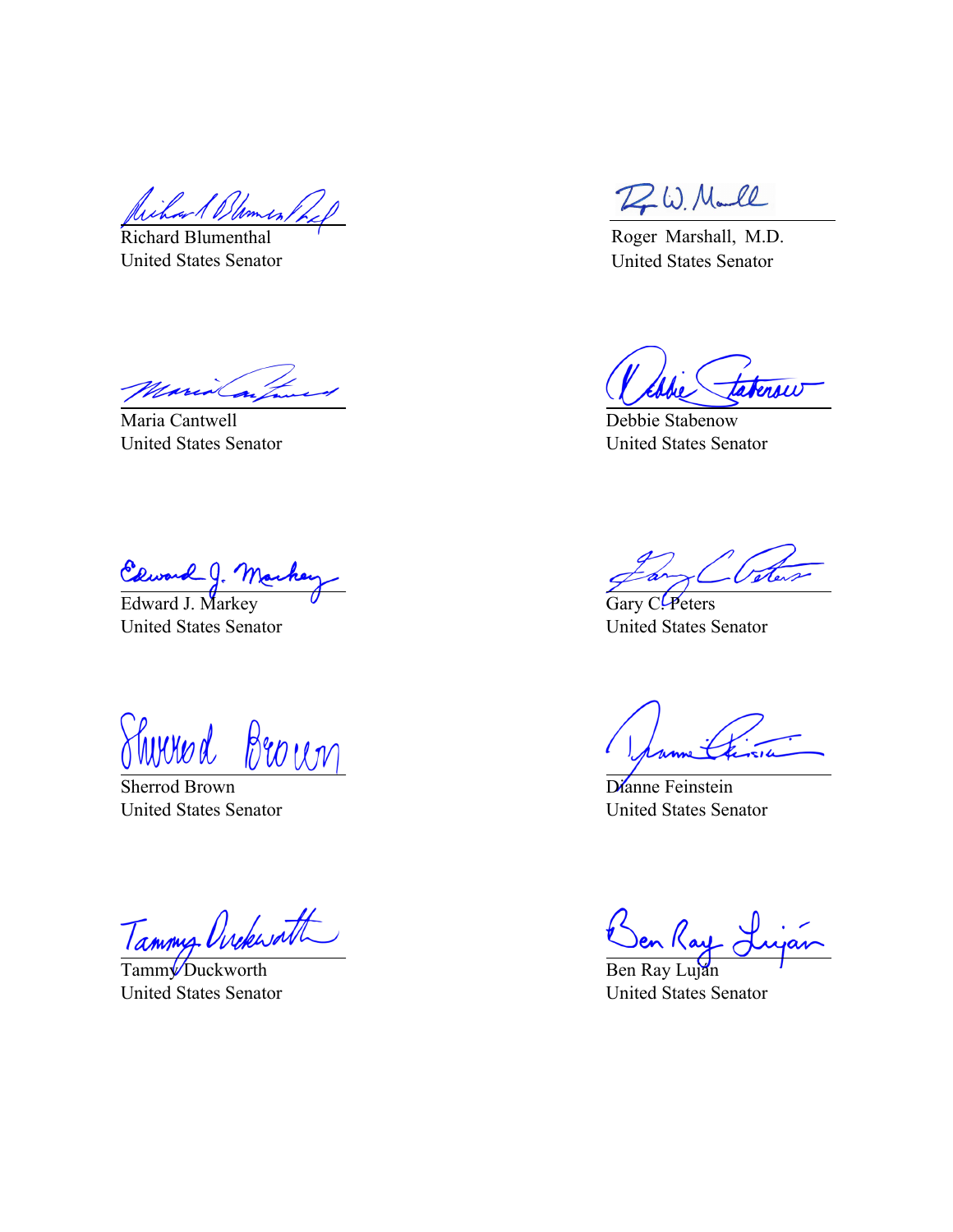Chris Van Hollen United States Senator

Catherine Cortez Masto United States Senator

Kirsten Gillibran

United States Senator

Michael F. Bennet United States Senator

Christopher S. Murphy United States Senator

Maggie Hassan

United States Senator

Kyrsten Sinema United States Senator

Sheldon Whitehouse United States Senator

Mark Kelly United States Senator

Vigabeth

Elizabeth Warren United States Senator